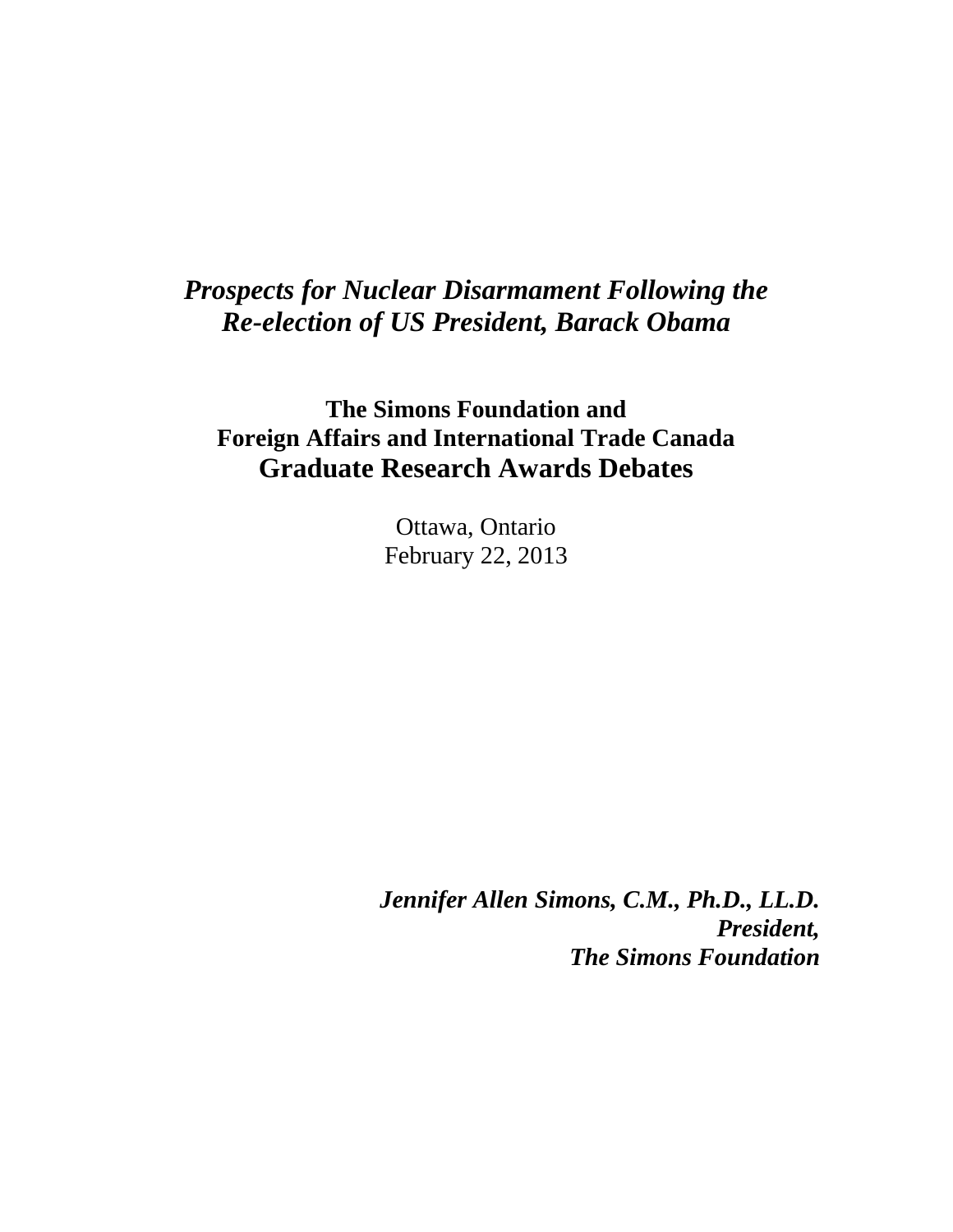Good Morning,

It is a pleasure to be here, participating again, in the annual Graduate Research Awards seminar, a joint programme of the International Security Research and Outreach Programme of the Department of Foreign Affairs and International Trade, and The Simons Foundation. We believe this is a worthwhile contribution to Disarmament Education and as well, an invaluable agent for positive change in the world.

It is gratifying that, even though the government departments have undergone budget cuts, the Department of Foreign Affairs values the programme and is willing to continue to partner with us despite these cuts.

The programme is important to the work of both our organizations for it contributes to the development of a pool of specialist expertise on Canadian foreign policy, specifically related to disarmament. It furthers disarmament education in Canada and thus plays a part in building a community of disarmament scholars.

The programme also provides the students with the opportunity to contribute to Canada's foreign policy, to benefit financially, and perhaps, opens avenues for future career choices.

It is a unique programme! And in early December of last year, I was invited to brief the Australian Department of Foreign Affairs on the Prospects for Nuclear Disarmament following the U.S. Election, and I mentioned this programme and our partnership. The Chair of the meeting expressed much interest and I promised him full information which I have provided. I imagine they would like such a programme there. So Canada leads in this!

Jasmin, I want to commend you for your continuing excellent organization of these events. And though she is not present, I also commend Elaine Hynes from The Simons Foundation who, with Jasmin Cheung-Gertler develops, organizes and manages the entire process.

I would like to congratulate the recipients of this year's Awards. I am looking forward to lively debate and I wish all you debaters every success.

Three of debates are related to nuclear disarmament issues. Nuclear disarmament is the major focus of the work of The Simons Foundation, so today I would like to speak about the prospects of furthering nuclear disarmament following the re-election of President Barack Obama.

There was radical shift in the disarmament policy of the United States in 2009 with President Obama's election, and in his historic speech in Prague on April 5<sup>th</sup>, 2009, he committed to a world free of nuclear weapons. The prospects for nuclear disarmament had not looked so bright since the 2000 NPT Review Conference - and in fact were even brighter - for this was the first President of the United States to commit to the elimination of nuclear weapons.

The following September President Obama chaired a meeting of the UN Security Council. He oversaw the adoption of Security Council Resolution 1887 *committing* the Security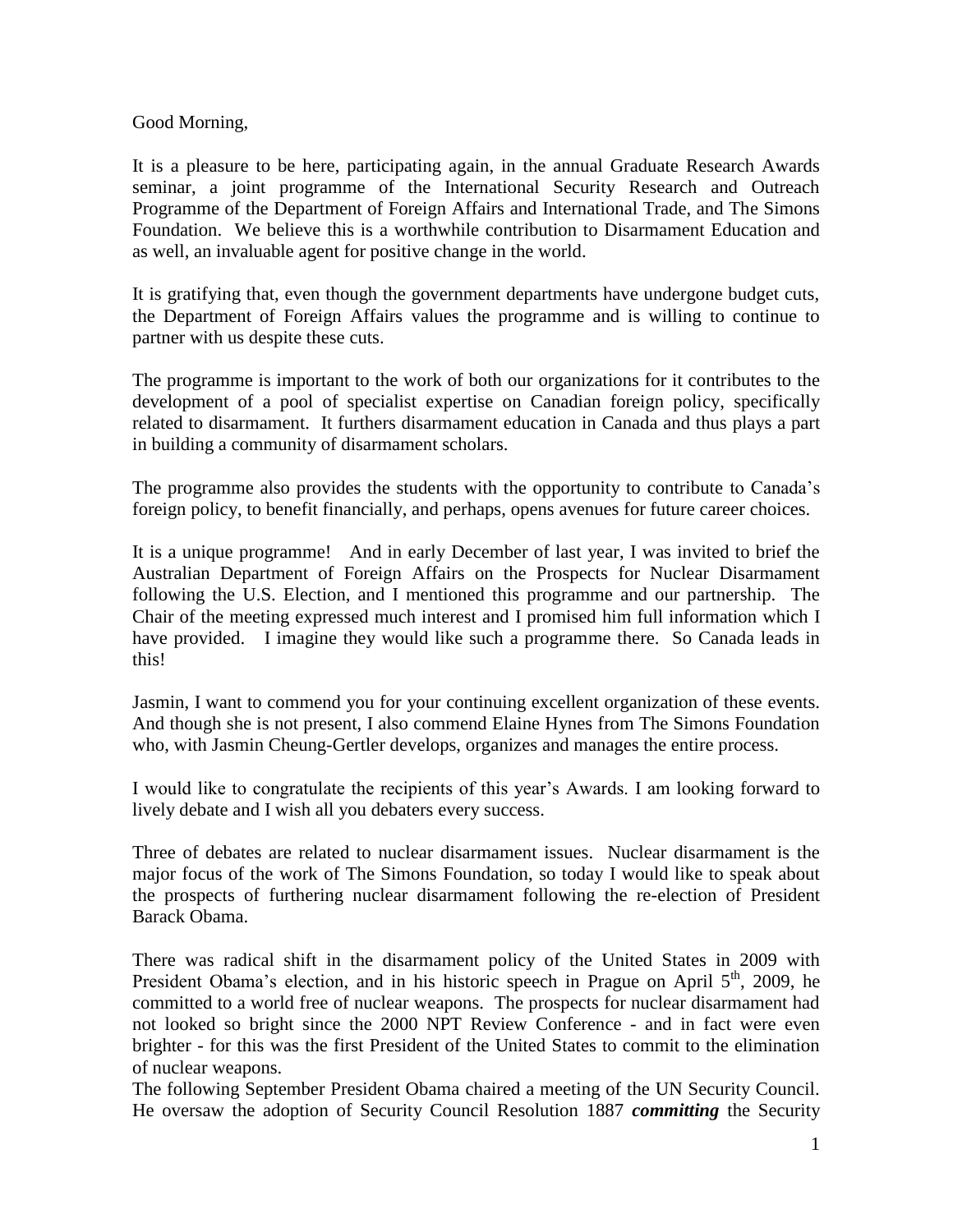Council to work towards a world without nuclear weapons, and *endorsing* a broad framework of actions to reduce global nuclear dangers. This was the first action by the Security Council on this issue since the 1990s. As well, it was because of the efforts of the Obama Administration - determined that the 2010 NPT Review Conference would not fail that the Conference was able to adopt a final document.

Yet, despite these actions and UN Secretary-General, Ban Ki-Moon's continuing endeavours, we have not seen much action in the United Nations since then. The Conference on Disarmament has still not agreed on a programme of work, so there has been no action on securing a Fissile Materials Cut-off Treaty. The IAEA has not received essential support including funding; the United States has not ratified the CTBT; the nuclear weapons states continue to upgrade the capacity of their nuclear weapons, with the British planning an upgrade of their Trident to last another 80 years.

However, the numbers of nuclear weapons *are* coming down. The United States and Russia have made progress in cutting their arsenals through the new START Treaty.

President Obama has been criticized for not undertaking more action during his first term. However, there was no possibility of achieving Congress ratification of the CTBT because the Republicans seemed determined to deny passage of any law promoted by the White House, even to point of voting against issues which they had previously endorsed.

The prospects for furthering nuclear disarmament are much greater in this second term. Because of the increased Democrat majority in the United States Senate with the addition of three new seats - though still not filibuster proof - it is very possible that the President with bring forward the CTBT for ratification.

There was not much visible action from the White House on this issue during President Obama's first term. He was, however, developing his plan for reductions of the U.S. nuclear arsenal requesting studies and recommendations, from the Pentagon and the State Department, on the minimum numbers of weapons necessary to maintain national security.

Dr. Bruce Blair, Co-Founder of Global Zero, former nuclear launch officer and pre-eminent expert on de-alerting nuclear weapons, is a member of the US Secretary of State's International Security Advisory Board. And he was tasked by the Board to write a plan to present to Secretary Hillary Clinton to cut nuclear weapons to 900 – that is 450 deployed and 450 in storage. It seems though, from what we are hearing now, the number will be around one thousand to eleven hundred.

President Obama has also built a national security team of like-minded people – Chuck Hagel, Secretary of Defence (when his position is finally confirmed!) is a Principal Signatory of Global Zero; General Cartwright, a close advisor to Obama on military affairs, is also a prominent member of Global Zero. Denis McDonough, Chief of Staff and Tom Donilon, National Security Advisor are known to be sympathetic to the issue.

And eleven days after President Obama's Inauguration, Vice-President Joe Biden was at the Munich Security Conference.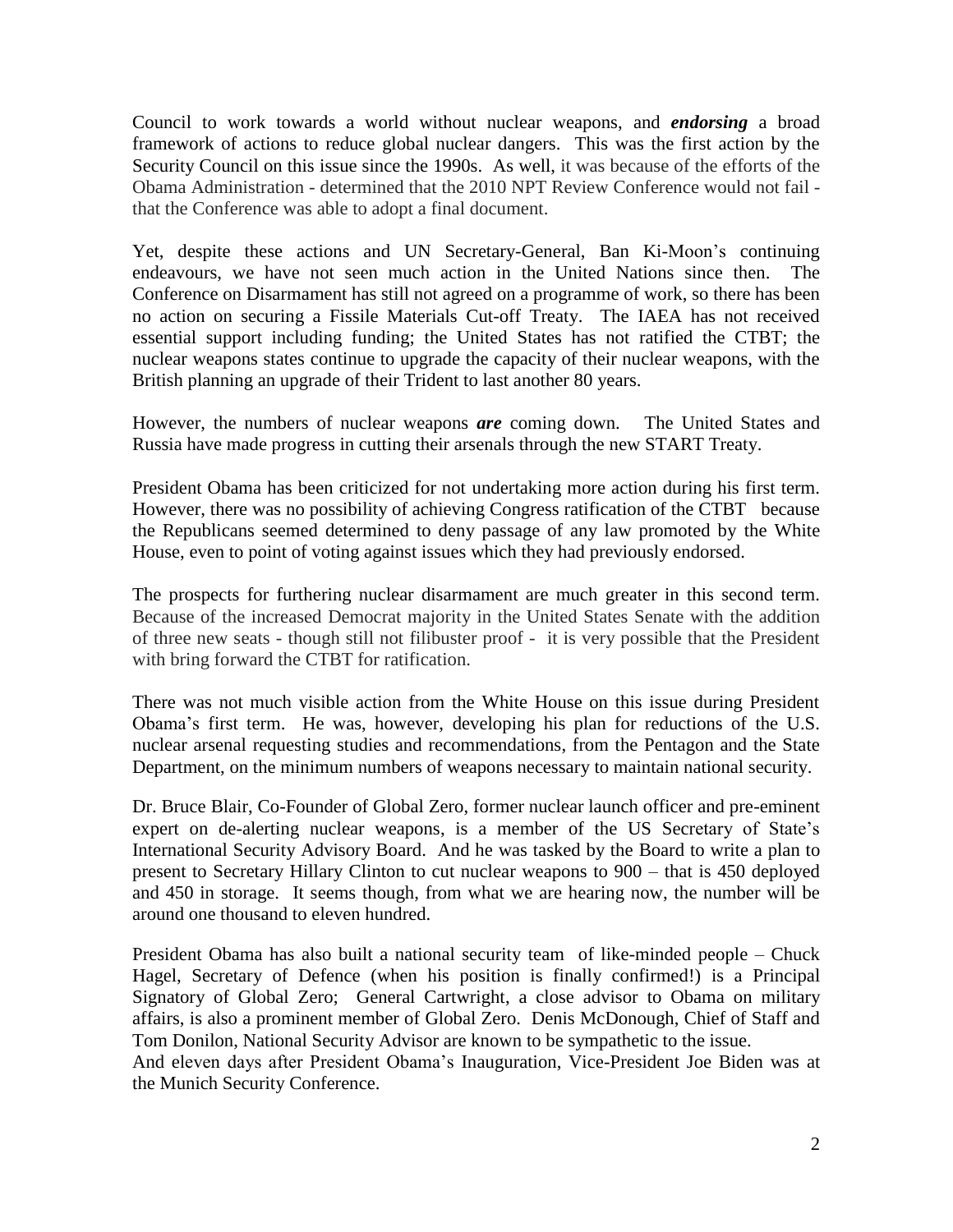And in a side meeting with Russian Foreign Minister Lavrov, discussed the start of negotiations for further cuts to the US and Russia's nuclear arsenals. Last week, Rose Gottemoeller, Under Secretary of State for Arms Control and Negotiator of the new START Treaty, was in Moscow and said to have proposed launching negotiations for these further reductions of the US and Russian arsenals. Her visit is followed by National Security Advisor Tom Donilon to present some proposals and to lay the groundwork for future talks.

There *are* obstacles to be overcome - Missile Defence, Conventional Forces Treaty, Russian concerns about the superiority of the US's conventional weapons, and the issue of tactical nuclear weapons on European soil, and space-based weapons.

However, the Russian Foreign Ministry used the Global Zero Moscow Conference in November – 2 days after President Obama was re-elected – to make several statements which suggest that Russia is willing to engage. Deputy Foreign Minister Sergei Ryabkov said that Russia wants to join the United States in discussions on tactical nuclear weapons, specifically referring to the US weapons based in Europe. *What is new is this* is that Russia has traditionally demanded that the U.S. withdraw all its tactical weapons from Europe as a *precondition* to negotiations on Russian tactical weapons.

On the missile defence issue, Russia has asked for "legally-binding guarantees that [the United States'] plans for a European defence system would not be directed against Russia."<sup>1</sup> The United States has refused Russia's request to provide these guarantees because the guarantees require Congressional approval and it is unlikely that it would be possible to achieve. However, the President famously said to Russian Prime Minister Medvedev - before an open microphone - that he would have more flexibility on missile defence after the election. At the November Global Zero Conference, Russian officials called on Obama "to remember his statement." And by the end of November, the Obama Administration had responded affirmatively their willingness to work on a deal on European Missile Defence.

President Obama will, no doubt, encounter difficulties and setbacks in fulfilling his commitments.

If he cannot get support from the required two-thirds of the Senate, it is thought that his Administration will negotiate a legally-binding agreement in an addendum to the 2010 START Treaty. He may also engage with Russia in this agreement for the two countries to remove nuclear weapons from high alert status.

Though he has said nuclear weapons reductions will not be unilateral he *does* have the power under the United States Constitution to make unilateral reductions. In fact, the majority of United States nuclear stockpile reductions over the past 25 years have been by unilateral decision – not by treaties.

 $\overline{a}$ 

 $<sup>1</sup>$  Ria Novosti, May 26/11</sup>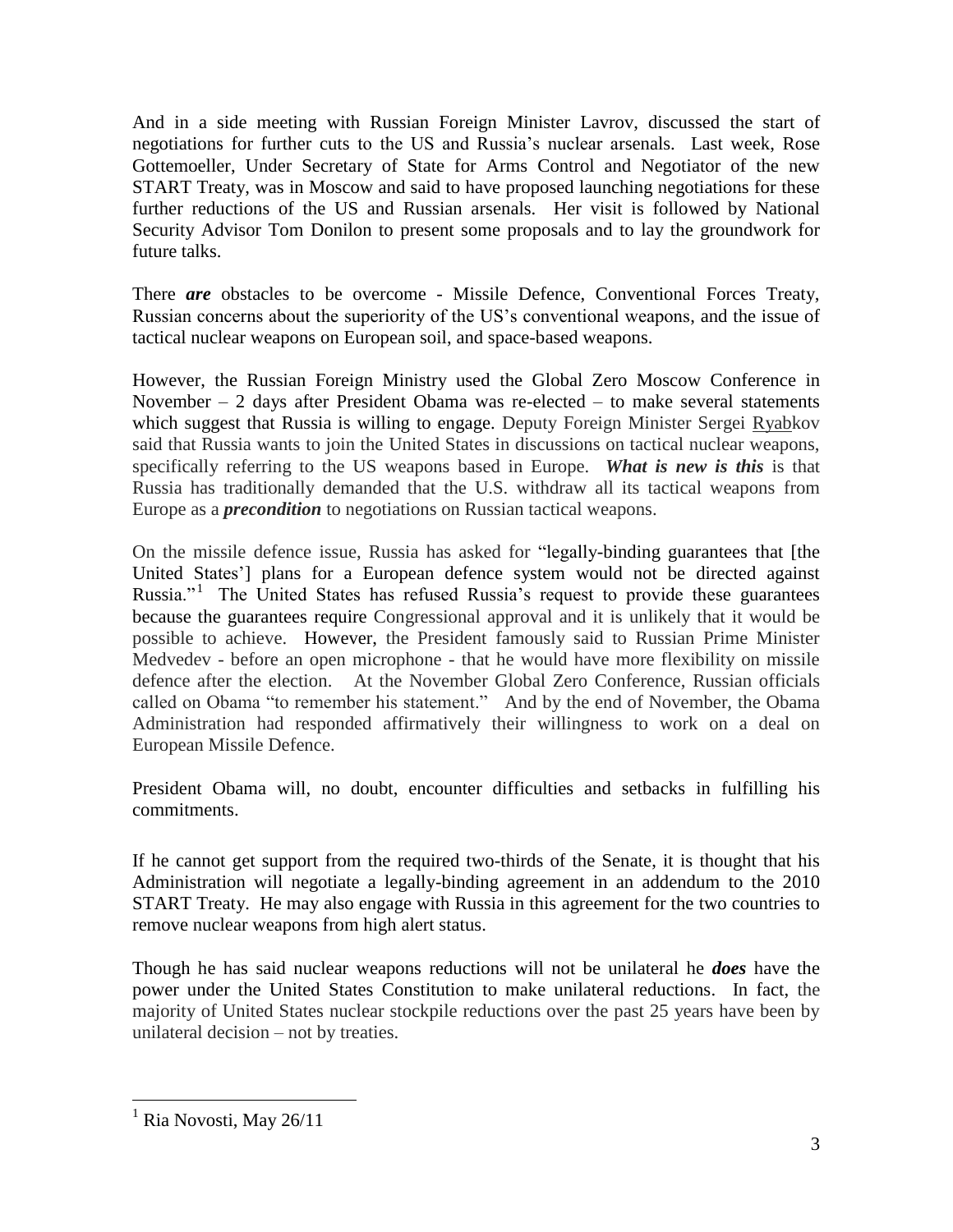Contingent up the success of the Biden, Gottemoeller and Donilon discussions with the Russians for tandem reductions of their arsenals – and it is said that the Russians are receptive – the United States and Russia then will proceed with further cuts, reducing the stockpiles to the level at which the other nuclear weapons states are willing to engage in multilateral negotiations, to continue the downward process to zero.

My view is that both countries will cooperate in continuing to cut their arsenals to the point in which the other nuclear weapons states will enter into multi-lateral negotiations. Global Zero estimates the point in which other states will join in these negotiations will be when 900 total weapons remain on both sides – an 80% reduction from current levels.

Russia is especially keen for the United Kingdom and France to enter into multilateral negotiations; and both Russia and the United States want China to join. In October  $30<sup>th</sup>$  of last year, Russian Deputy Foreign Minister, Sergei Ryabkov said that "The disarmament process must be multilateral …. [With regard to] the nuclear disarmament talks, a multilateral approach is an integral part of strengthening strategic stability<sup> $2$ </sup>

Of course, there are other obstacles to overcome, for example, North Korea's nuclear test and Iran's intransigence. However, these *need not* affect reductions of nuclear arsenals. In fact, politically, it *makes it imperative* that the nuclear weapons states continue to reduce their arsenals to an eventual zero in order to remove the double standard, because as Iran's President Ahmadinejad said to the US: *"if you have them, we want them, if they are so good, we want them too."*

North Korea does not have ICBM capability so it is no immediate threat to the US. However, there is the danger of *furthering proliferation*. North Korea is a threat to Japan and to South Korea and this week threatened South Korea with annihilation. North Korea's actions may cause these states to consider acquisition of nuclear weapons - thus destabilizing North-East Asia.

North Korea has a record of selling and sharing nuclear technology and could provide Iran with valuable information on its latest test and thus make it possible for Iran to move forward with its goal for nuclear weapons (if this is its goal which is questionable) without the need to undertake a test of its own.

Furthermore, the advantages of nuclear weapons possession are reinforced by North Korea's withdrawal from the NPT with impunity, by its continuing nuclear explosion and missile tests; and by the contrasting consequences to former nuclear weapons acquisition "rogues", Iraq and Libya.

China can be a very important actor in constraining the North Korean regime. Though China has, in the past, supported North Korea, China has now expressed its dissatisfaction and opposition to North Korea's actions. It is important now for Western powers and Russia to liaise with China and encourage it to apply pressure to North Korea to abide by its commitments and return to the NPT.

 $\overline{a}$ 

 $2$ [www.nti.rsvpl.com/gsn/articles](http://www.nti.rsvpl.com/gsn/articles) October 30,2012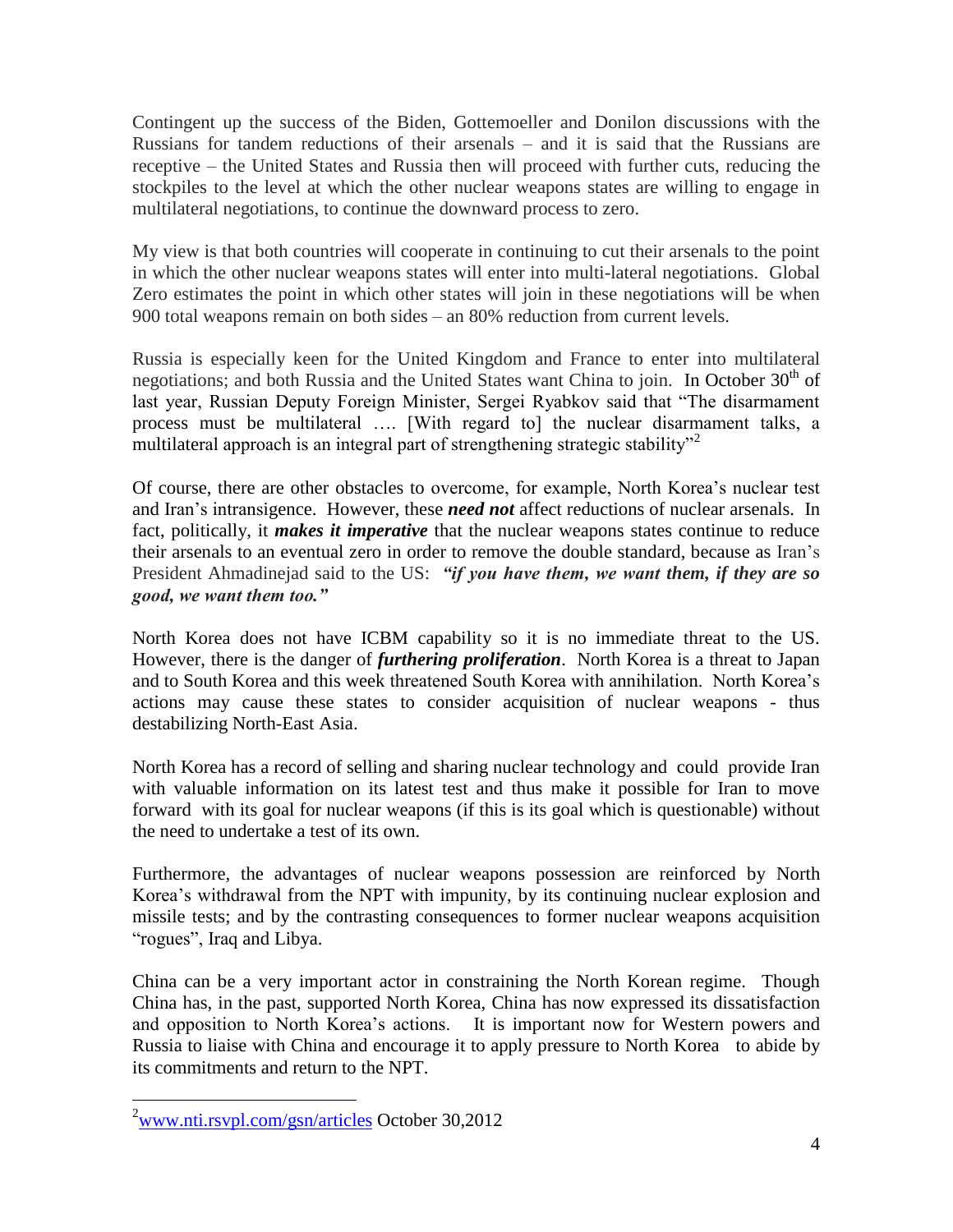Finally, I would like to talk about the importance of civil society in making any real headway in nuclear disarmament. Civil society – constituencies - hold the key to progress on these issues.

Leadership in democratic states comes not from the top, but rather in response to the citizens, the voters, the grassroots.

We are already seeing the beginnings of a campaign-style in President Obama's second term – reaching out to the public - in order to pass into law the policies that he presented in his State of the Union address.

So while President Obama can make this commitment to a nuclear weapon-free world, he needs the voting public behind him in the United States, and all the nuclear weapons states - in order to carry it through. He needs the support of the European Union. He needs the support of all the Non-Aligned countries and those countries protected by the US nuclear umbrella – Canada, Japan, Australia, South Korea and so on.

With politically difficult issues - like nuclear disarmament - that hinge, in the United States on the defence industry which underpins the U.S. economy - the only possible hope for resolution of the issue - for change - is for collective action of an aroused public.

The major achievements in the past were the results of mass civil society protests – predominantly in the form of marches - which took place in many parts of the world - and have been very effective in moving the nuclear disarmament agenda forward. In 1961, Women Strike for Peace, the largest national women's peace march of the century influenced President Kennedy to call for a ban on atmospheric testing. He said he saw the mass protest from his window.

In the 1980s one million marched in New York. And five million Europeans demonstrated against the planned deployment of United States intermediate range nuclear missiles on their territories. <sup>3</sup>

And President Reagan was said, by George Schultz, to be stunned by this, and decided he had to propose nuclear disarmament. Soviet President Gorbachev, influenced by both the Western peace movements and the Chernobyl disaster, and possibly for economic reasons as well, willingly joined with Reagan and the process began of reducing their nuclear arsenals.

Since the end of the Cold War and specifically since 2001, the grassroots movement has essentially disappeared. Most non-governmental organizations and their networks have lost touch with the people and the issue of nuclear disarmament has stagnated. As well, all of the large US Foundations ceased to support nuclear disarmament. Yet the dangers remain, and are in fact, heightened.

 $\overline{a}$ 

<sup>3</sup> *Laurence Wittner*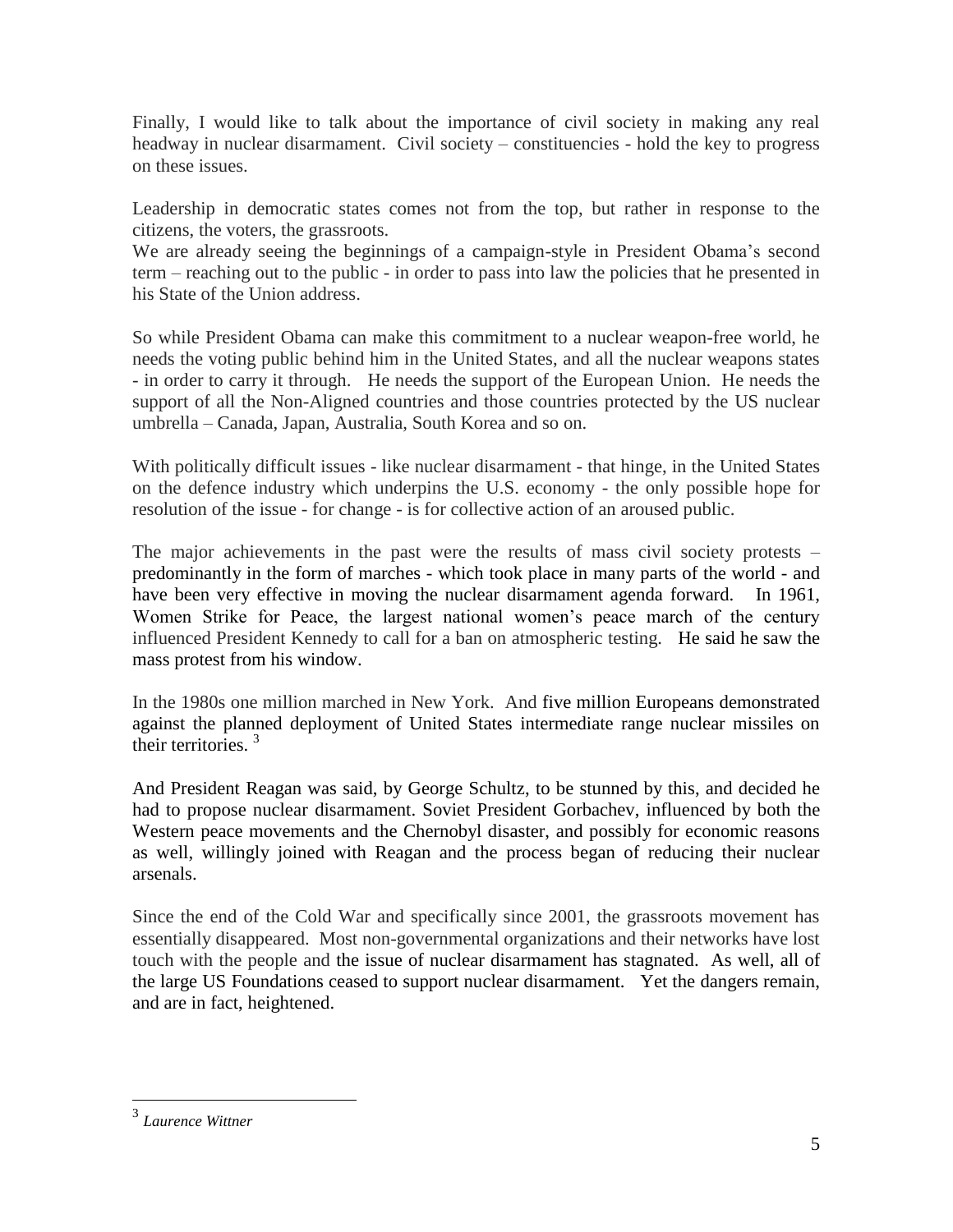The Simons Foundation's support for the issue has never wavered and it has become the pre-eminent foundation funding in this area. We are currently primarily focusing primarily on two differing streams of activity in our nuclear disarmament work.

The Simons Foundation's primary path to achievement of a nuclear free world is through Global Zero which has a step-by-step plan for the phased, verifiable, multilateral elimination of all nuclear weapons by 2030, accompanied by a legally binding agreement (a ban) which would be negotiated in Phase III of the plan - 2019-2023.

Global Zero activities combine policy development and direct dialogue with governments with public outreach, including media, online and grassroots initiatives to make the elimination of nuclear weapons an urgent global imperative.

Global Zero has produced an acclaimed documentary film, Countdown to Zero and is building an international student movement, and to date, has more than 150 campus chapters in twenty countries. Plans are underway for a Global Zero National Canadian Conference to be held this at York University.

Global Zero has been extremely successful to date. Its name has become shorthand for the elimination of nuclear weapons. It has received extraordinary media coverage and as I mentioned earlier, the government of Russia used the recent Global Zero Moscow conference as the forum to presents its several messages to the United States.

The Simons Foundation's second path is through research, education and dissemination of knowledge on the humanitarian aspects of nuclear weapons – or better said their inhumane nature.

The International Red Cross presented a ground-breaking statement to the UN on this issue. The International Physicians for the Prevention of Nuclear War with the ICAN Campaign are actively educating the public on the dangers to human health, human life and the environment. And The Simons Foundation/IALANA Vancouver Declaration, *Law's Imperative for the Urgent Achievement of a Nuclear-Weapon-Free World,* have all played a strong role in bringing humanitarian aspects of nuclear dangers to the forefront. Civil society is now coalescing around this issue, and early next month (March  $4-5<sup>th</sup>$ ) the Government of Norway is hosting an international conference on the humanitarian impact of nuclear weapons.

The Government of Mexico has entered a proposed Amendment to the Rome Statute of the International Criminal Court to criminalize the use of nuclear weapons in the context of armed conflict as a war crime. If accepted, individuals at all levels who are responsible for the use of a nuclear weapon will be prosecuted for committing a crime against humanity. That is if anyone has survived!

This is an important and essential step. However, The Simons Foundation's aim in furthering research and discussion in this area is to take the issue away from war law - International Humanitarian Law – and focus on nuclear dangers in times of peace – possession of nuclear weapons. For reason that use of a nuclear weapon is actually already illegal under war law - International Humanitarian Law because of the indiscriminate